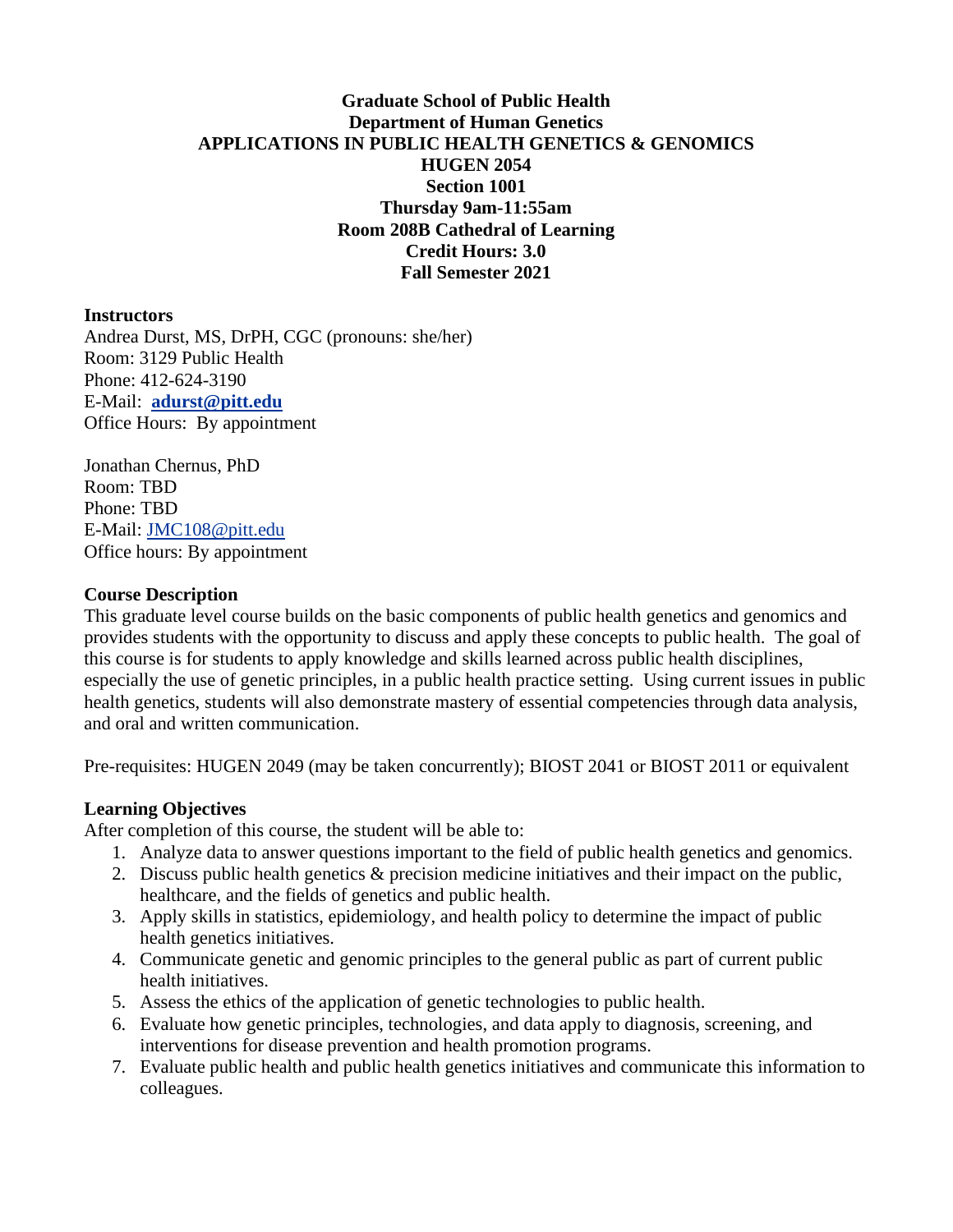These learning objectives will be measured through a series of course projects, student participation in class activities, and discussion boards.

## **Required Text**

None Required

Weekly readings and additional resources will be posted on Canvas.

## **Teaching Philosophy**

The professors for this course emphasize active participation, critical thinking, and applied learning in helping students to develop the skills that they have learned in public health genetics and genomics as well as other areas of public health. Public health genetics and genomics is a new and quickly developing field, and our goal is to prepare students to be at the forefront of this field in the future. Because we all have different perspectives and have experienced different events, all questions and viewpoints are encouraged and respected in the classroom, within groups, and on discussion boards.

## **Canvas Instructions**

This class utilizes Canvas for class content and grading. All assignments should be submitted through Canvas. Notifications will be sent when course content is updated. Please make sure to set up your Canvas to receive email notifications from Canvas and please check for announcements andx notifications on a regular basis.

## **Class Expectations/ Behavior and Ground Rules**

For the first two weeks of the semester, students will have the option of attending class in person or using Zoom for remote course access. It is expected that after this two-week period, class will take place in person. However, due to the shifting nature of the pandemic, it may be necessary to alter the delivery of the course. Any changes will be shared with students via announcements on Canvas. Given the pandemic, it is important that students abide by public health regulations and University of Pittsburgh health standards and guidelines. For example, at this time, face coverings are required indoors for everyone regardless of vaccination status. For the most up-to-date information and guidance, please visit **<https://www.coronavirus.pitt.edu/>**. If you are sick, please do not come to class in-person. Please email all course instructors, and we will determine the most appropriate make-up plan for class depending on the content.

We plan on recording most classes to make them available on Canvas. We recognize that some guest lecturers may prefer to not be recorded and we will communicate this information during the semester. Recordings will only be available for the semester and should not be distributed for non-class purposes.

# **Health and Safety Statement**

During this pandemic, it is extremely important that you abide by the [public health regulations](https://www.alleghenycounty.us/Health-Department/Resources/COVID-19/COVID-19.aspx) , the University of Pittsburgh's [health standards and guidelines,](https://www.policy.pitt.edu/university-policies-and-procedures/covid-19-standards-and-guidelines) and [Pitt's Health Rules.](https://www.coronavirus.pitt.edu/healthy-community/pitts-health-rules) These rules have been developed to protect the health and safety of all of us. Universal [face covering](https://www.coronavirus.pitt.edu/frequently-asked-questions-about-face-coverings) is required in all classrooms and in every building on campus, without exceptions, regardless of vaccination status. This means you must wear a face covering that properly covers your nose and mouth when you are in the classroom. If you do not comply, you will be asked to leave class. It is your responsibility have the required face covering when entering a university building or classroom. For the most up-to-date information and guidance, please visit [coronavirus.pitt.edu](http://coronavirus.pitt.edu/) and check your Pitt email for updates before each class.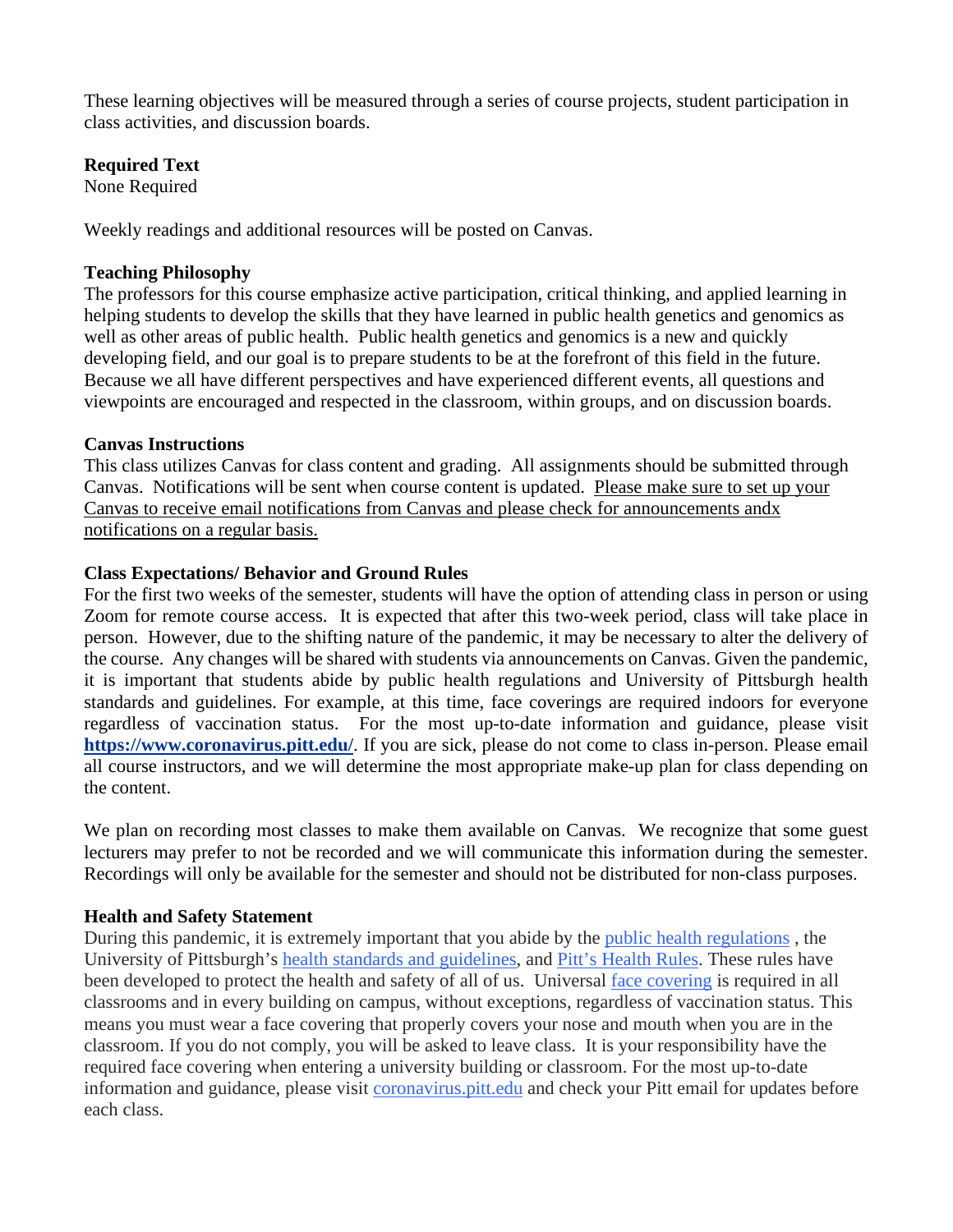If you are required to isolate or quarantine, become sick, or are unable to come to class, contact me as soon as possible to discuss arrangements.

# **Your Well-Being Matters**

Graduate school can be an exciting and challenging time for students. Taking time to maintain your well-being and seek appropriate support can help you achieve your goals and lead a fulfilling life. It can be helpful to remember that we all benefit from assistance and guidance at times, and there are many resources available to support your well-being while you are at Pitt. You are encouraged to visit [Thrive@Pitt](https://dc770634-bbcf-4124-8102-47774a4cca91/thrive.pitt.edu) to learn more about well-being and the many campus resources available to help you thrive.

If you or anyone you know experiences overwhelming academic stress, persistent difficult feelings and/or challenging life events, you are strongly encouraged to seek support. In addition to reaching out to friends and loved ones, consider connecting with a faculty member you trust for assistance connecting to helpful resources.

The University [Counseling](http://www.counseling.pitt.edu/) Center is also here for you. You can call 412-648-7930 at any time to connect with a clinician. If you or someone you know is feeling suicidal, please call the University Counseling Center at any time at 412-648-7930. You can also contact Resolve Crisis Network at 888- 796-8226. If the situation is life threatening, call Pitt Police at 412-624-2121 or dial 911.

# **Grading**

This course is designed to provide you with experiences that will be applicable to a career in public health genetics after graduation. All projects and other learning activities have been carefully developed to help students achieve the course learning objectives and to prepare students for the ongoing adult learning that will be necessary in this new and ever changing field. To achieve this, this course is based in adult learning theory, which has shown that adults learn best in an environment that is flexible, interesting and challenging. Additionally, we are aware that students may experience additional challenges in many forms due to the COVID-19 pandemic. To create a flexible learning environment that continues to encourage high quality work, all assignments for this course will be graded satisfactory/unsatisfactory rather than by the typical "point" system. Each student can choose how much work to complete in order to earn the grade they wish.

Each project and assignment will have a corresponding rubric that will outline the requirements for satisfactory work, which will generally be equivalent to a traditional B grade or above. For the four projects outlined below, students will be permitted to resubmit work that is unsatisfactory within one week of the returned project (unless otherwise indicated).

The following section outlines which course components must be completed at a satisfactory level to earn each letter grade. The required work for each letter grade will reflect mastery of specific course learning objectives. While each level touches on all learning objectives, students earning higher grades will have demonstrated mastery of more learning objectives.

Minimum requirements to earn a letter grade of C:

- Students earning a C grade will demonstrate mastery of 4 of the 7 course learning objectives:
	- o Analyze data to answer questions important to the field of public health genetics and genomics.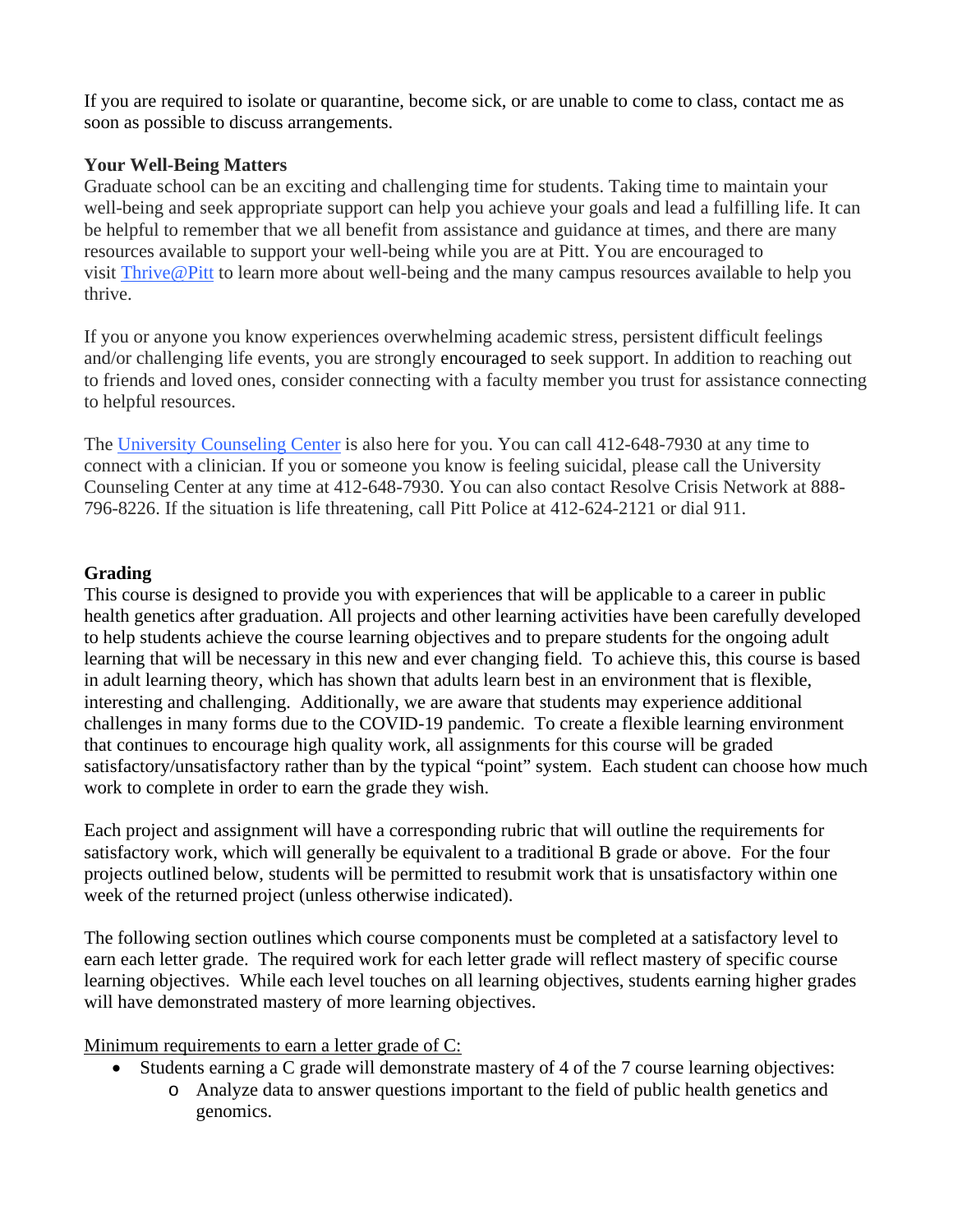- $\circ$  Discuss public health genetics & precision medicine initiatives and their impact on the public, healthcare, and the fields of genetics and public health.
- o Apply skills in statistics, epidemiology, and health policy to determine the impact of public health genetics initiatives.
- o Communicate genetic and genomic principles to the general public as part of current public health initiatives.
- Students will complete the following course components at a satisfactory level:
	- o Project #3: Health Literacy Project
	- o Project #4 (abbreviated): Public Health Genetics Initiative Case that includes sections 1-4 and 7.
	- o Project #2 Part 1: Data Description, Demographics and Research Question Presentation
	- o Project #2 Part 2: Preliminary Data Analysis Presentation
	- o Complete Preliminary Data Analysis Paper (Project #2 Part 3) of acceptable quality
	- o Submit posts to the following 4 (out of 9) discussion boards: Discussion Boards 3, 5, 6, &7

# Minimum requirements to earn a letter grade of B:

- Students earning a B grade will demonstrate mastery of 6 of the 7 course learning objectives:
	- o All learning objectives for a C grade.
	- o Assess the ethics of the application of genetic technologies to public health.
	- o Evaluate how genetic principles, technologies, and data apply to diagnosis, screening, and interventions for disease prevention and health promotion programs.
- Students will complete the following course components at a satisfactory level:
	- o All requirements for a C grade plus
	- o Project #1(abbreviated): Public Health Meeting Experience that includes attending a Board of Health Meeting and posting to the class discussion board about this experience
	- o Project #4 (full): Public Health Genetics Initiative Case that includes all sections
	- o Participate in the Regional Genetics Network Mind Mapping Activity (in-person, remote, or alternate assignment)
	- o Submit posts to two additional discussion board topics (for a total of 6)

Minimum requirements to earn a letter grade of A:

- Students earning an A grade will demonstrate mastery of 7 of the 7 course learning objectives:
	- o All learning objectives for a B grade.
	- o Evaluate public health and public health genetics initiatives and communicate this information to colleagues.
- Students will complete the following course components at a satisfactory level:
	- o All requirements for a B grade plus
	- o Project #1 (full): Public Health Meeting Experience that includes attending a Board of Health Meeting, posting to the class discussion board, and completing the required paper
	- o Complete Preliminary Data Analysis Paper (Project #2 Part 3) of high quality
	- o Project #4 Case Study Evaluation Paper
	- o Submit posts to two additional discussion board topics (for a total of 8)

Students who do not meet the minimum requirements for a C grade will be given an F.

Students may help each other to achieve the best work you are capable of producing. Working with one another to achieve mastery will help you learn the material with greater ease and enjoyment.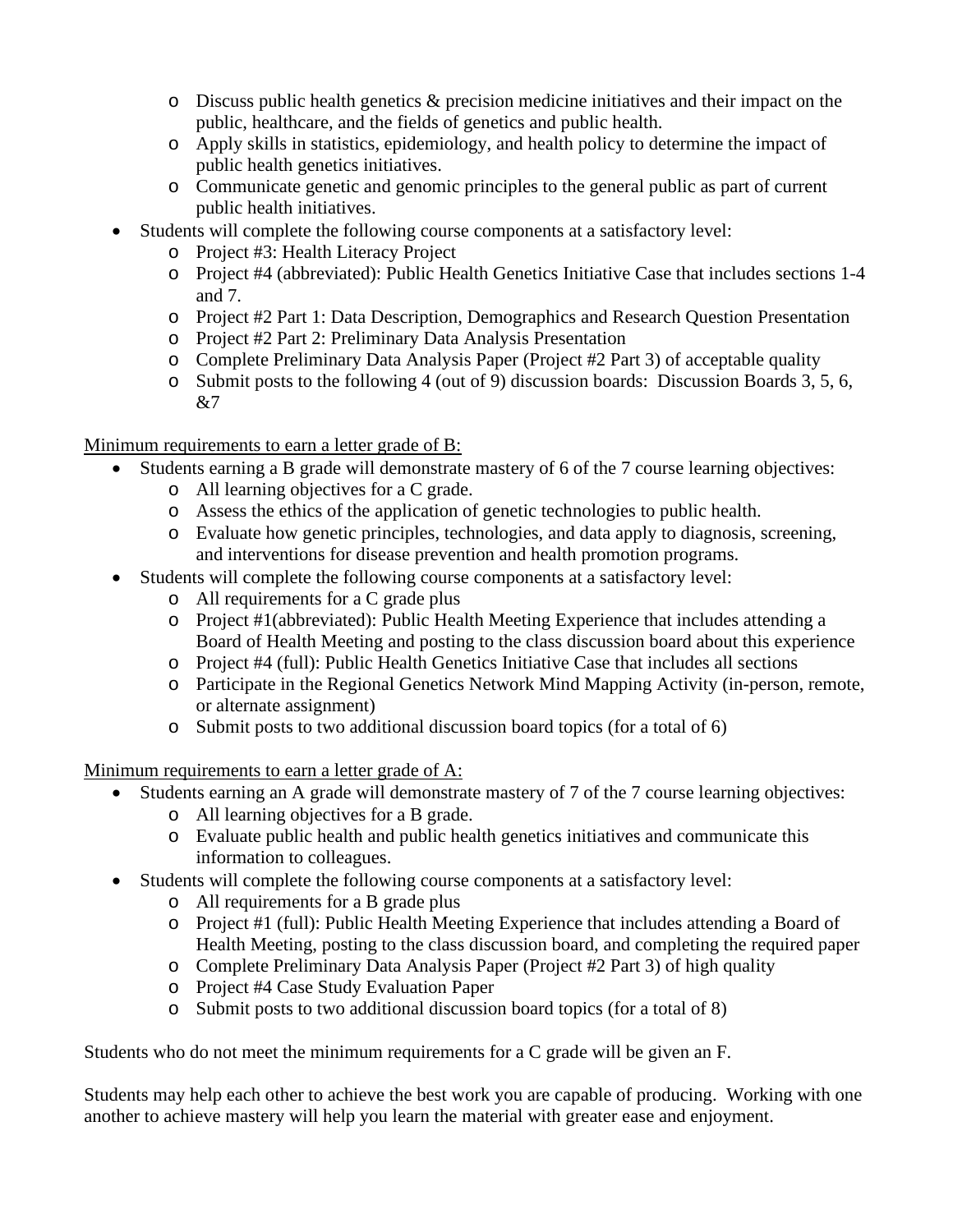# **Tokens**

Students will have three tokens to use for a variety of purposes throughout the semester including:

- A second resubmission of a project earning an unsatisfactory mark (to be turned in within one week of receiving the assignment back).
- To extend the deadline of a project to a date that is agreed upon by the student and instructor (can only be used if the student contacts the instructor(s) prior to the deadline). **May only be used once.**
- To be excused from one required discussion board post.

## **Late Work Policy**

Work that is turned in late without prior approval from the instructor(s) will result in an initial unsatisfactory grade. Students are able to use one token to extend a deadline that is agreed upon by the student and instructor, provided the student contacts the instructor(s) prior to the deadline. Students with extenuating or emergency situations should contact the instructor(s) as soon as possible, and preferably before the due date to make arrangements for assignments, and extensions will be considered on a case-by-case basis.

The course instructors understand that there may be times during the semester that are particularly busy in regards to assignment due dates. While we try to space due dates out appropriately in the course, these may sometimes fall during these busy periods. We are willing to consider requests to adjust due dates for the entire class when these issues are brought to our attention.

## **Attendance**

Attendance is not taken for this class; however, ongoing and active participation in class discussions and projects is important for student learning, and students are encouraged to attend all class sessions unless excused by the course instructor(s).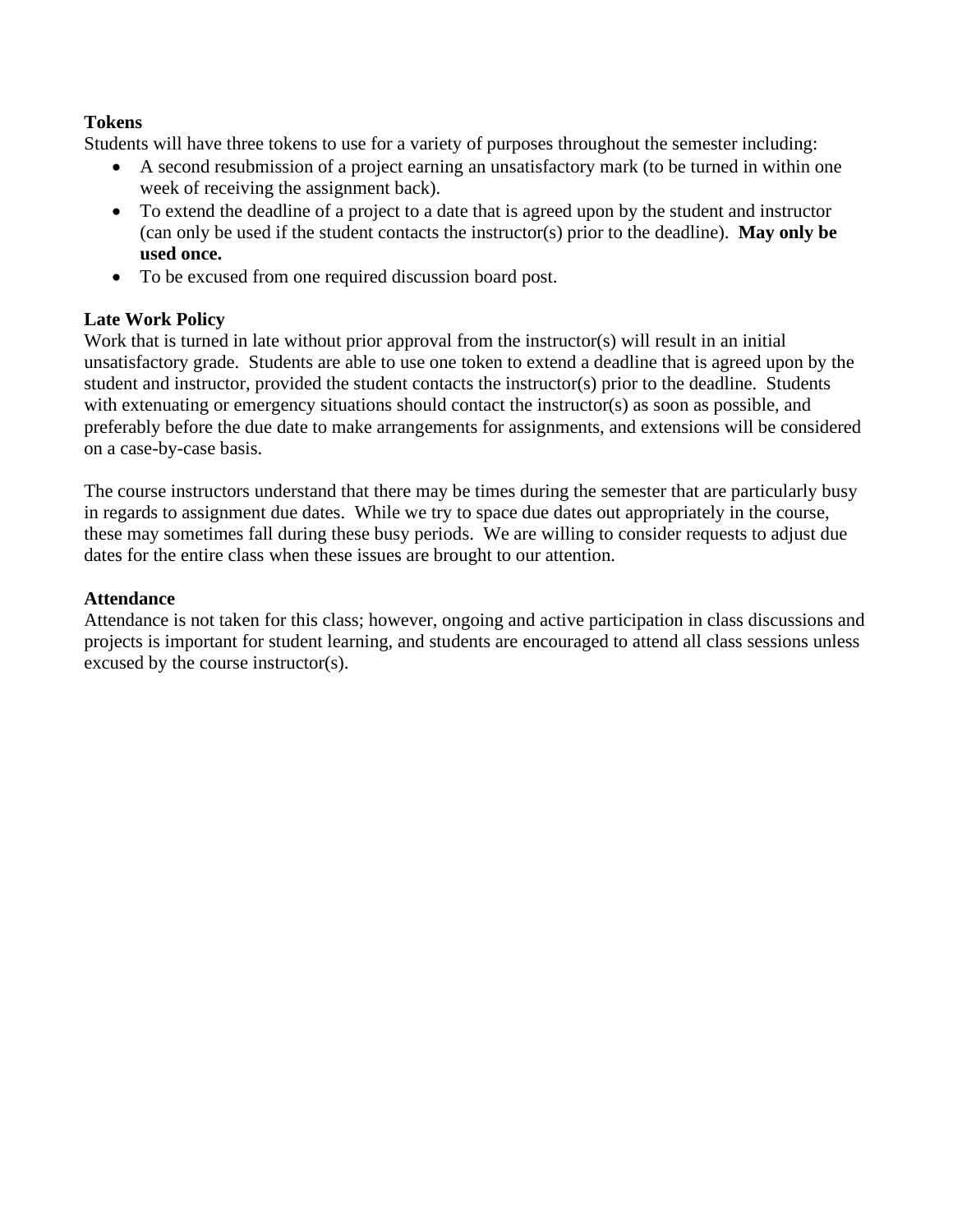# **Assignment and Project Due Date Table**

| <b>Assignment/Project</b>                                                                                       | <b>Due Date</b>                      | <b>Required</b><br>for C            | <b>Required</b><br>for B | <b>Required</b><br>for A  |
|-----------------------------------------------------------------------------------------------------------------|--------------------------------------|-------------------------------------|--------------------------|---------------------------|
| Allegheny County Board of Health Meeting<br>(Discussion Board Post due 1 week after meeting)                    | 9/1/2021                             |                                     | $X^1$                    | $X^1$                     |
| Discussion Board #1: Practicum                                                                                  | 9/8/2021                             |                                     | *                        | $\ast$                    |
| Discussion Board #2: Project                                                                                    | 9/8/2021                             |                                     | ∗                        | *                         |
| Discussion Board #3: Health Literacy                                                                            | 9/15/2021                            | X                                   | X                        | $\boldsymbol{X}$          |
| Case Study #3                                                                                                   | 9/15/2021                            | $\mathbf X$                         | $\mathbf X$              | $\mathbf X$               |
| Case Study #4                                                                                                   | 9/24/2021                            | $\overline{\mathrm{X}}$             | X                        | X                         |
| Discussion Board #4: ACMG Actionable Genes<br>List                                                              | 9/29/2021                            |                                     | $\star$                  | $\star$                   |
| Discussion Board #5: Population Screening                                                                       | 10/13/2021                           | $\mathbf X$                         | $\mathbf X$              | X                         |
| Preliminary Data Analysis: Data Description,<br>Demographics & Research Questions Presentation<br><b>Slides</b> | 10/20/2021                           | $\mathbf X$                         | X                        | X                         |
| Discussion Board #6: Return of Results                                                                          | 10/20/2021                           | $\mathbf X$                         | X                        | $\mathbf X$               |
| Preliminary Data Analysis Presentation Peer<br>Review                                                           | 1 wk after partner's<br>presentation | X                                   | X                        | X                         |
| <b>Case Study Final Report</b>                                                                                  | 10/29/2021                           | $\overline{\mathbf{X}}$<br>(abbrev) | X<br>(full)              | $\mathbf X$<br>(full)     |
| <b>Case Study Evaluation Paper</b>                                                                              | 10/29/2021                           |                                     |                          | $\mathbf X$               |
| <b>Health Literacy Revised Patient Resource</b>                                                                 | 11/3/2021                            | $\mathbf X$                         | X                        | $\overline{X}$            |
| Allegheny County Board of Health Meeting<br>(Discussion Board Post due 1 week after meeting)                    | 11/3/2021                            |                                     | $X^1$                    | $X^1$                     |
| <b>Health Literacy Revised Patient Resource</b><br>Presentation                                                 | 11/4/2021                            | X                                   | X                        | X                         |
| Preliminary Data Analysis Final Presentation Slides                                                             | 11/10/2021                           | X                                   | $\boldsymbol{X}$         | X                         |
| Discussion Board #7: Regional Genetics Networks                                                                 | 12/1/2021                            | $\mathbf X$                         | X                        | $\overline{X}$            |
| Regional Genetics Network Mind Mapping Activity                                                                 | 12/2/2021                            |                                     | X                        | $\mathbf X$               |
| Preliminary Data Analysis Final Paper                                                                           | 12/6/2021                            | $\mathbf X$                         | X                        | X                         |
| Discussion Board #8: APHA and NSGC                                                                              | 12/10/2021                           |                                     | $\ast$                   | $\ast$                    |
| <b>Public Health Meeting Paper</b>                                                                              | 12/13/2021                           |                                     |                          | $\boldsymbol{\mathrm{X}}$ |
| Discussion Board #9: Consumer Driven Genetic<br>Testing                                                         | 12/15/2021                           |                                     | $\ast$                   | $\ast$                    |

\* Students working toward a B grade must submit posts for two of the starred discussion boards, and students working toward an A grade must submit posts for four of the starred discussion boards

 $X<sup>1</sup>$ : Students must attend one of the two meetings or notify instructors of an alternate meeting.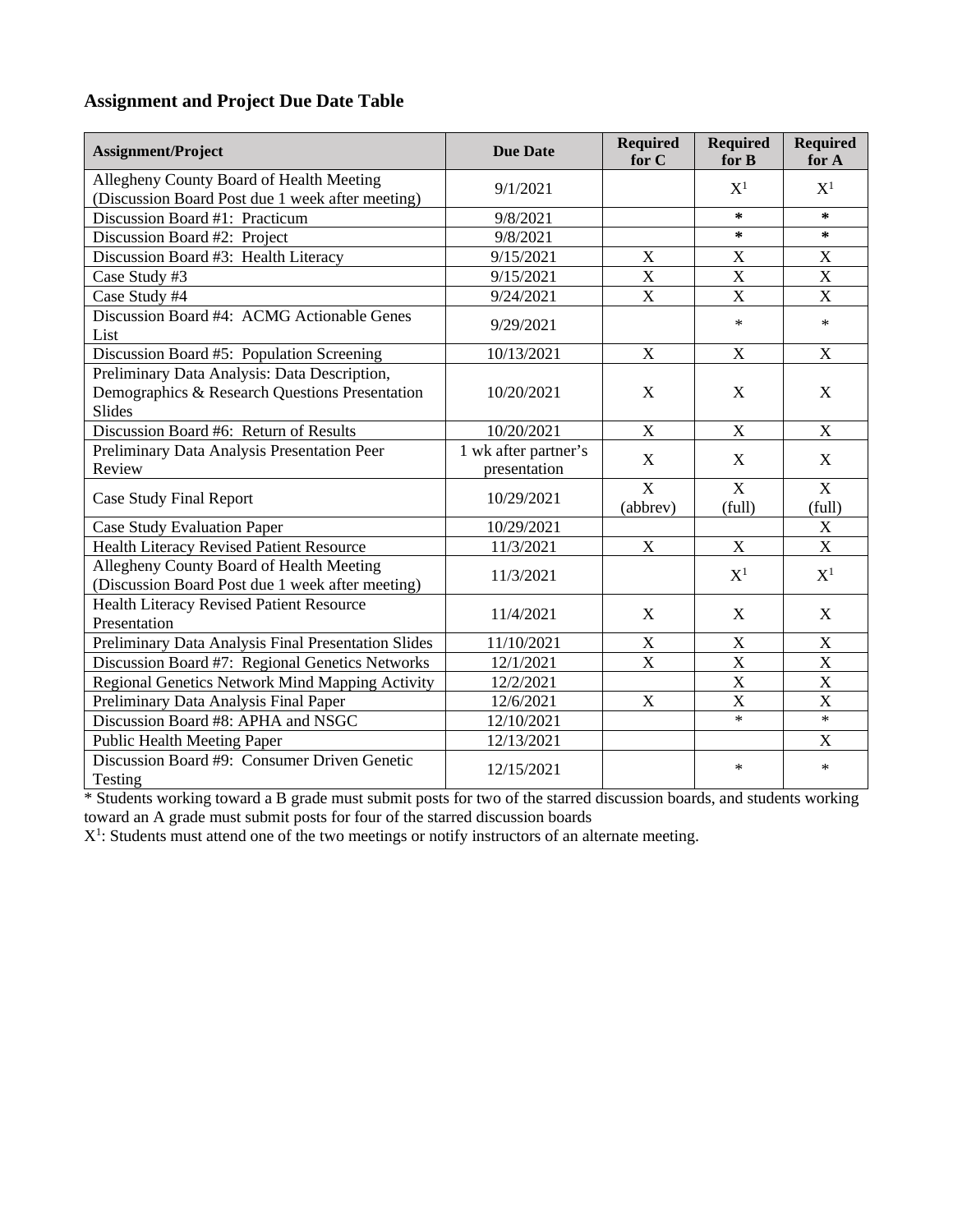# **Class Schedule**

*\*\*The instructors reserve the right to make changes to the Due Dates and Class Schedule\*\**

| <b>Class</b><br>#                                                                                                           | <b>Date</b> | <b>Topic</b>                                                                                                       | <b>Instructor</b>                   |  |  |
|-----------------------------------------------------------------------------------------------------------------------------|-------------|--------------------------------------------------------------------------------------------------------------------|-------------------------------------|--|--|
|                                                                                                                             |             |                                                                                                                    |                                     |  |  |
| 1                                                                                                                           | 9/2/2021    | Intro/Syllabus Review                                                                                              | Andrea Durst &<br>Jon Chernus       |  |  |
| $\overline{2}$                                                                                                              | 9/9/2021    | Specificity/Sensitivity/PPV/NPV                                                                                    | Jon Chernus                         |  |  |
|                                                                                                                             |             | Exercise, discussion, Q&A                                                                                          |                                     |  |  |
| Project 4, Number 3 (Calculation of PPV and NPV)<br>Due by midnight 9/15/2021                                               |             |                                                                                                                    |                                     |  |  |
| 3                                                                                                                           | 9/16/2021   | Advanced Health/Genetic Literacy &<br><b>Individual Literacy Activity</b><br>The Cost of Public Health Initiatives | <b>Andrea Durst</b>                 |  |  |
|                                                                                                                             |             |                                                                                                                    |                                     |  |  |
| $\overline{A}$                                                                                                              | 9/23/2021   | Discussion of COVID-19 and public<br>health genetics                                                               | Jon Chernus                         |  |  |
|                                                                                                                             |             | Social Justice/Social Costs/Disparities<br>(Discussion of Examples)                                                |                                     |  |  |
| Project 4, Number 4: Public Health Initiative Case Study<br>Due by midnight 9/24/2021                                       |             |                                                                                                                    |                                     |  |  |
| 5                                                                                                                           | 9/30/2021   | ACMG Actionable Gene List-<br>Recorded lecture                                                                     | Andrea Durst                        |  |  |
|                                                                                                                             |             | <b>ACMG</b> Actionable Gene List Activity                                                                          |                                     |  |  |
| 6                                                                                                                           | 10/7/2021   | <b>Review of Case Study Sections</b>                                                                               | Andrea Durst                        |  |  |
|                                                                                                                             |             | <b>TBD</b>                                                                                                         | <b>TBD</b>                          |  |  |
| 7                                                                                                                           | 10/14/2021  | <b>Population Screening</b>                                                                                        | <b>Andrea Durst</b>                 |  |  |
|                                                                                                                             |             | <b>Return of Results</b>                                                                                           | <b>TBD</b>                          |  |  |
| <b>Project 2: Data Description, Demographics, and Research Questions Slides</b><br>Due by 5PM 10/20/2021 (day before class) |             |                                                                                                                    |                                     |  |  |
| 8                                                                                                                           | 10/21/2021  | <b>Implementation Science</b>                                                                                      | Alanna Rahm, PhD, MS,<br><b>LGC</b> |  |  |
|                                                                                                                             |             | Project 2, Part 1:                                                                                                 |                                     |  |  |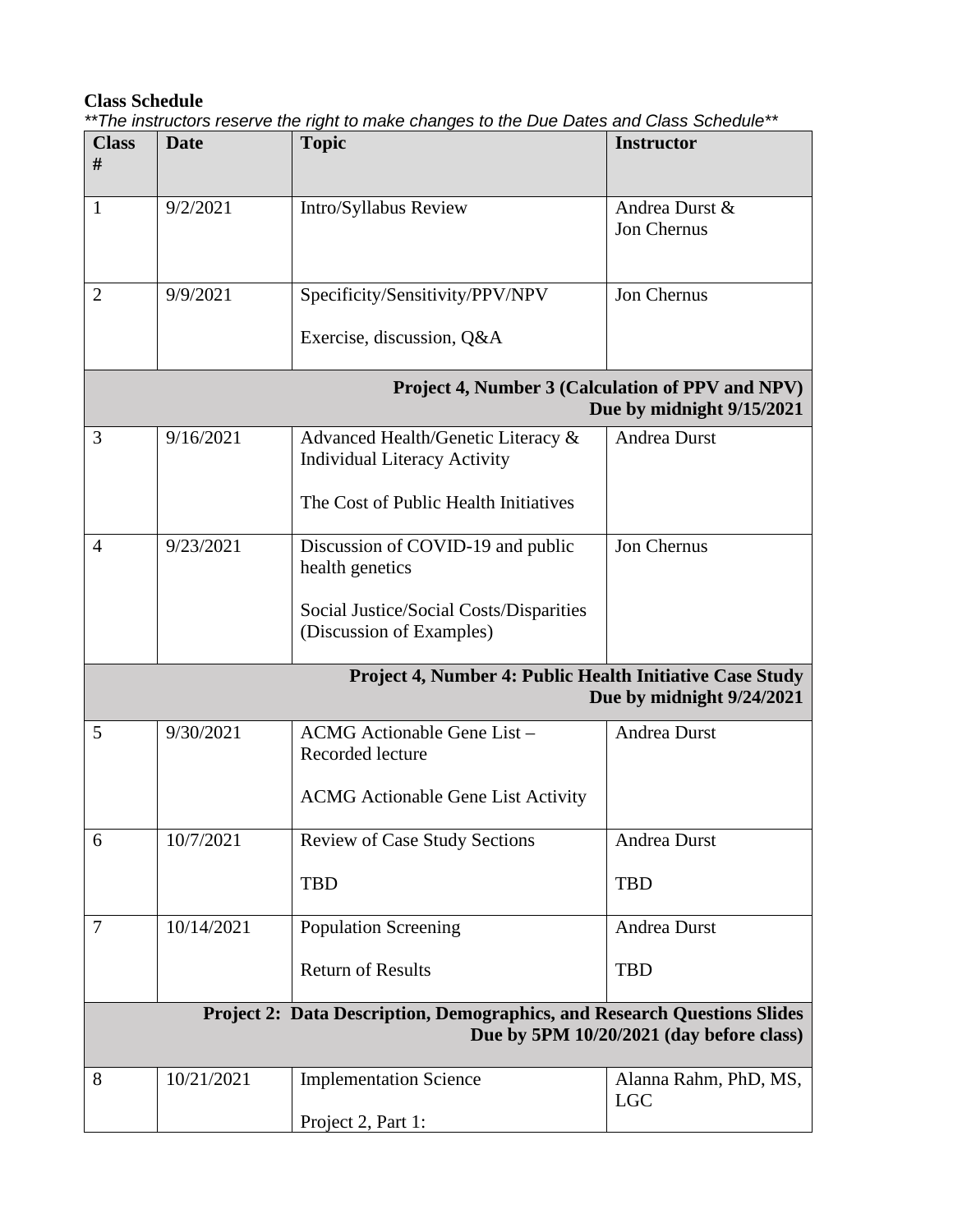|                                                                                                                          |            | Data Description, Demographics, and<br><b>Research Questions</b><br><b>Student Presentations</b>                              | <b>Students</b>               |  |  |
|--------------------------------------------------------------------------------------------------------------------------|------------|-------------------------------------------------------------------------------------------------------------------------------|-------------------------------|--|--|
| 9                                                                                                                        | 10/28/2021 | Project 2, Part 1 (Cont):<br>Data Description, Demographics, and<br><b>Research Questions</b><br><b>Student Presentations</b> | <b>Students</b>               |  |  |
| <b>Project 4: Public Health Initiative Case Study</b><br>Due by midnight (with optional evaluation component) 10/29/2021 |            |                                                                                                                               |                               |  |  |
| <b>Project 3, Part 1: Health Literacy Revised Patient Resource</b><br>Due by midnight 11/3/2021                          |            |                                                                                                                               |                               |  |  |
| 10                                                                                                                       | 11/4/2021  | <b>Health Literacy Revised Patient</b><br><b>Resource Presentations</b>                                                       | <b>Group Presentations</b>    |  |  |
| Project 2, Part 2: Preliminary Data Analysis Presentation Slides<br>Due by 5:00PM 11/10/2021                             |            |                                                                                                                               |                               |  |  |
| 11                                                                                                                       | 11/11/2021 | Project 2, Part 2:<br>Preliminary Data Analysis<br>Presentations                                                              | <b>Students</b>               |  |  |
| 12                                                                                                                       | 11/18/2021 | Project 2, Part 2:<br>Preliminary Data Analysis<br>Presentations<br>(Slides due by 5pm on $11/11/20$ )                        | <b>Students</b>               |  |  |
| 13                                                                                                                       | 11/25/2021 | No Class Thanksgiving                                                                                                         |                               |  |  |
| 14                                                                                                                       | 12/2/2021  | <b>Activity: Regional Genetics Network</b><br>Projects Mind-Mapping                                                           | <b>Students</b>               |  |  |
| Project 2, Part 3: Preliminary Data Analysis Paper<br>Due by midnight 12/6/2021                                          |            |                                                                                                                               |                               |  |  |
| 15                                                                                                                       | 12/9/2021  | <b>Allegheny County Health Department:</b><br>Plan for Healthier Allegheny                                                    | <b>TBD</b>                    |  |  |
|                                                                                                                          |            | <b>Public Health Meeting Discussion</b>                                                                                       | Andrea Durst &<br>Jon Chernus |  |  |
| <b>Project 1: Public Health Meeting Paper</b><br>Due by midnight on 12/13/2021                                           |            |                                                                                                                               |                               |  |  |
| 16                                                                                                                       | 12/16/2021 | <b>Consumer Driven Genetic Testing</b>                                                                                        | <b>Andrea Durst</b>           |  |  |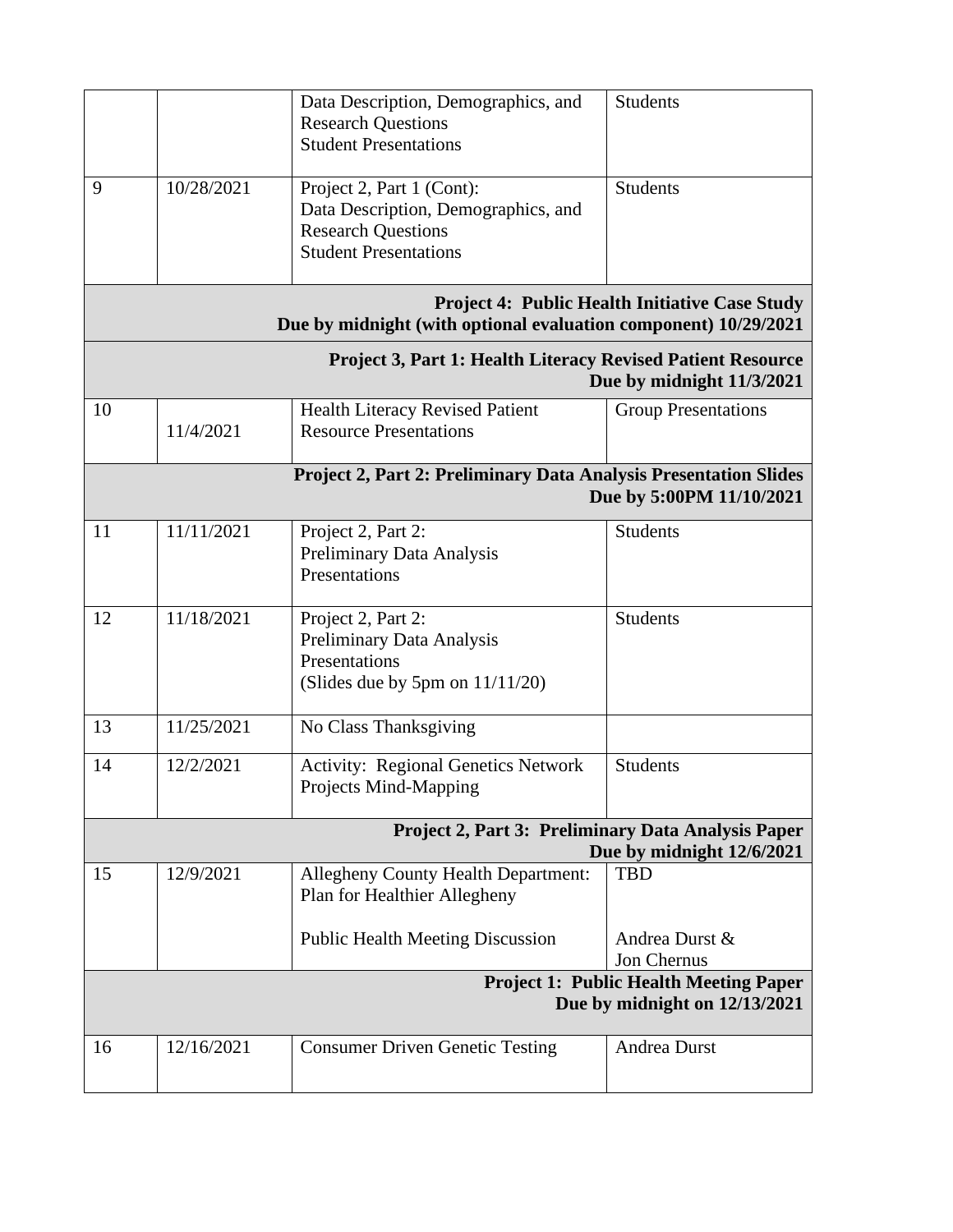# **Assigned Reading**

All assigned readings will be posted on Canvas under the associated page for each course topic

## **Discussion Boards**

This course will utilize a discussion board in order to further facilitate class discussion both outside of and during our synchronous classes. There will be 9 discussion boards throughout the semester, and a prompt will be provided for each discussion. Instructions and an evaluation rubric for discussion board posts are available on Canvas.

# **Projects (Please see included chart for all course due dates)**

## Project #1: Public Health Meeting Experience

Learning Objective #6: Evaluate how genetic principles, technologies, and data apply to diagnosis, screening, and interventions for disease prevention and health promotion programs.

Learning Objective #7: Evaluate public health and public health genetics initiatives and communicate this information to colleagues.

The goal of this project is to help students understand current issues in local public health and explore how genetics and genomics may be important to already existing programs. For this project, students will attend (remotely) one of two scheduled Allegheny County Board of Health meetings. Allegheny County Board of Health meetings are scheduled for September 2, 2020 and November 4, 2020. Meetings are live-streamed on Facebook, please see more information here:

[https://www.alleghenycounty.us/Health-Department/Resources/About/Board-of-Health/Public-Meeting-](https://www.alleghenycounty.us/Health-Department/Resources/About/Board-of-Health/Public-Meeting-Schedule.aspx)[Schedule.aspx.](https://www.alleghenycounty.us/Health-Department/Resources/About/Board-of-Health/Public-Meeting-Schedule.aspx) Students who are unable to attend one of these meetings can attend a Board of Health meeting for a different local public health department, but must notify the instructors of which meeting you will be attending.

Within one week of attending their meeting of choice, students will respond to the prompt on the discussion board for this project.

Students working toward an A grade in the course will also write a 4-5 page paper that includes:

- A brief summary of the meeting (1 page or less)
- The student's thoughts/comments on the meeting (was it run well, what were some interesting components/interactions, etc.)
- How the student's skill sets and/or genomics/genetics may play a role or be important to topics covered during the meeting
- How this experience will impact the student's future career as a public health professional

#### Project #2: Preliminary Data Analysis

Learning Objective #1: Analyze data to answer questions important to the field of public health genetics and genomics.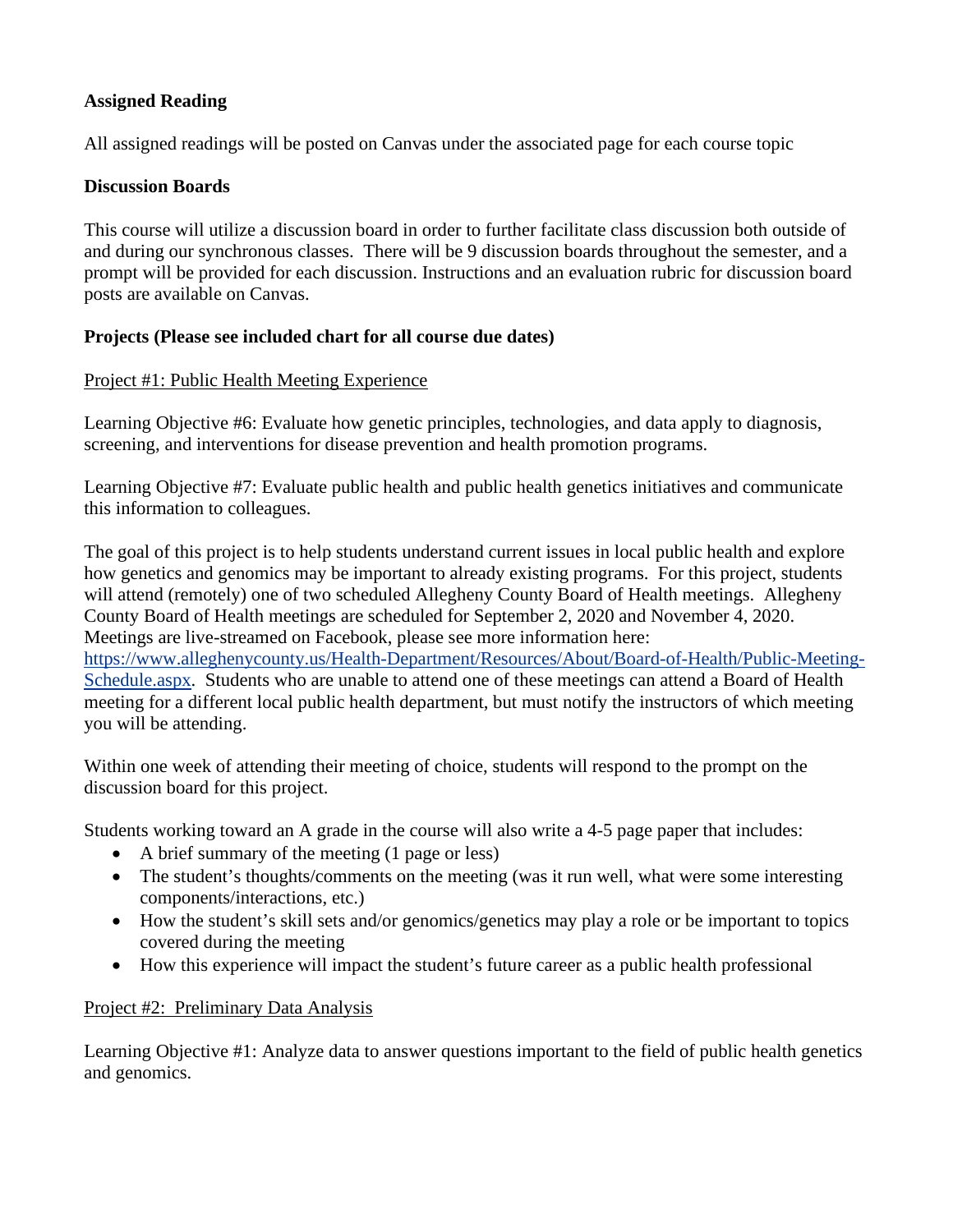Learning Objective #3: Apply skills in statistics, epidemiology, and health policy to determine the impact of public health genetics initiatives.

Learning Objective #6: Evaluate how genetic principles, technologies, and data apply to diagnosis, screening, and interventions for disease prevention and health promotion programs.

Learning Objective #7: Evaluate public health and public health genetics initiatives and communicate this information to colleagues.

Students will independently obtain access to a data set for the completion of this project. Students may choose to use data that they will be using for the completion of their public health essay and/or Master's thesis project, a publicly available data set, or a data set made available to them via a work position or practicum.

Students must meet one-on-one with Dr. Jon Chernus by 9/30. Group meetings will be set up from that point forward with your assigned instructor - weekly.

## Part 1: Data Description, Demographics and Research Question Presentation

After a data set is obtained, students will give a 10 minute presentation that contains the following:

- A description of the data set and the population from which it was obtained
- A description of how the data were collected
- Demographic information from the data set, including descriptive statistics
- Limitations of the data set and/or data collection method
- Presentation slides should be emailed to instructors prior to class
- A minimum of three research questions that can be answered with the chosen data set.

Slides for this presentation should be sent to the instructors by 5pm on the day prior to the first set of presentations.

Students will also provide a peer review on one student presentation as outlined in the peer review handout provided on Canvas.

#### Part 2: Preliminary Data Analysis Presentation

Students will give a 10 minute presentation on a date assigned by the instructors on their preliminary data analysis. Slides for this presentation should be sent to the instructors by 5pm on the day prior to the first set of presentations.

# Part 3: Preliminary Data Analysis Paper

Students will perform statistical analyses on their selected data set to answer their finalized research questions. An introduction to the project (from the Scientific Writing Course), the description of the data set, methods, results, and conclusions will be written up in a preliminary data analysis document with references and submitted to the course instructors.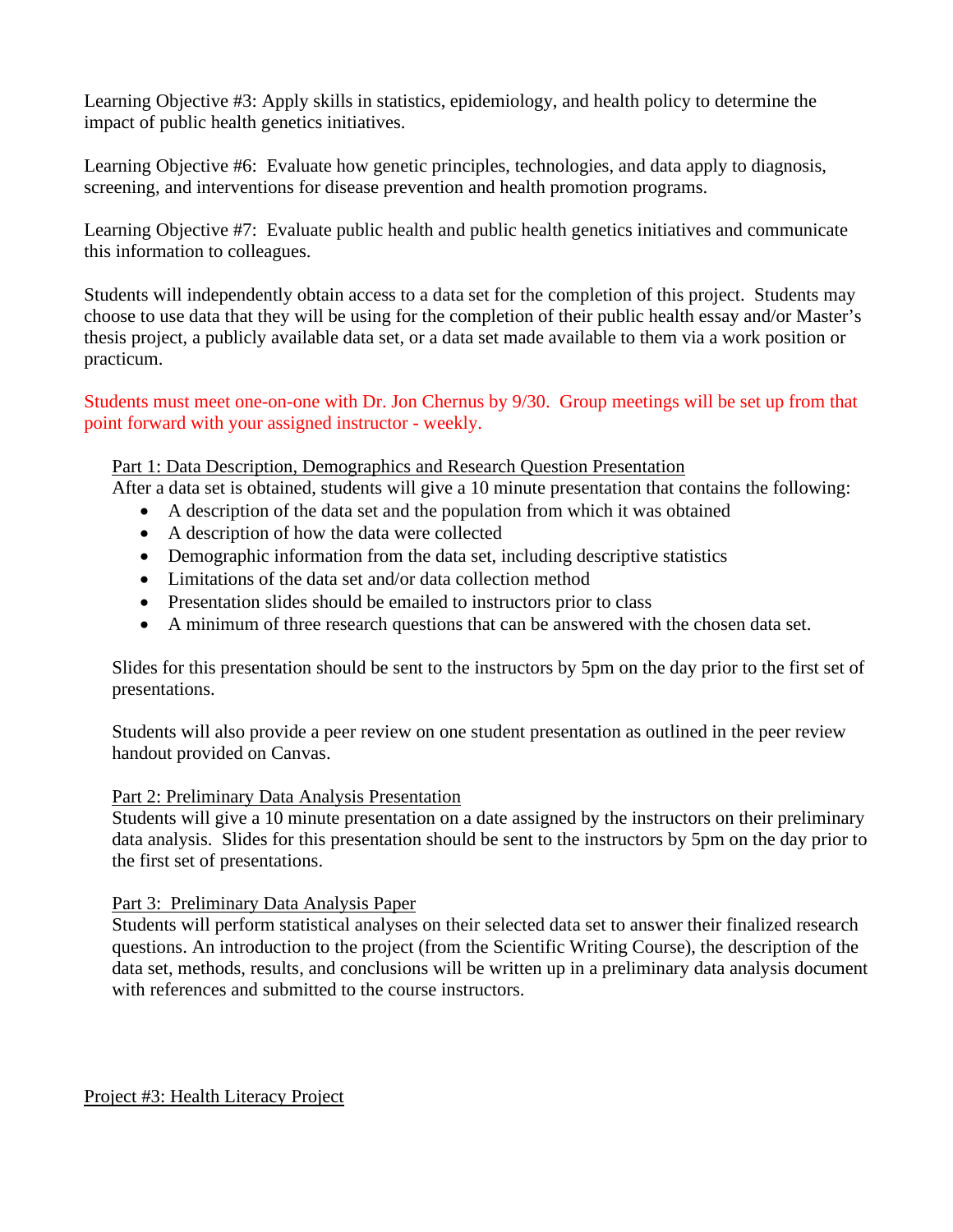Learning Objective #4: Communicate genetic and genomic principles to the general public as part of current public health initiatives.

For this project, students will work in groups to assess a written resource related to public health genetics and genomics that was developed for the general population. Students should sign up for groups via Canvas.

Part 1: In their groups, students will re-write their assigned pieces taking into consideration the health and genetic literacy of the general population. Students can be creative with this project and do not have to keep the written resource in its original format (website, brochure, etc.).

Part 2: Each group will give a 10 minute presentation on their process for editing the written resource and the changes that were made to their assigned written resource.

## Project #4: Public Health Genetics Initiative Case Study

Learning Objective #1: Analyze data to answer questions important to the field of public health genetics and genomics.

Learning Objective #2: Discuss public health genetics & precision medicine initiatives and their impact on the public, healthcare, and the fields of genetics and public health.

Learning Objective #3: Apply skills in statistics, epidemiology, and health policy to determine the impact of public health genetics initiatives.

Learning Objective #5: Assess the ethics of the application of genetic technologies to public health.

Learning Objective #6: Evaluate how genetic principles/technologies apply to diagnosis, screening, and interventions for disease prevention and health promotion programs.

Learning Objective #7: Evaluate public health and public health genetics initiatives and communicate this information to colleagues.

Students will be given a scenario that outlines a new public health genetics testing and/or screening initiative that is being proposed for implementation. Students will assess the initiative and write up this assessment and their opinion on whether the initiative should move forward (with references). The written document will include the following (Maximum 12 pages):

- A brief introduction and background of the initiative and discussion of the genetic information important to the initiative (maximum 4 pages)
- The sensitivity, specificity, positive predictive value, and negative predictive value of the proposed testing/screening method
- An estimate of the cost of implementing this initiative with a comparison to the cost of doing nothing
- A discussion of barriers to implementation and the alternatives to implementation
- A discussion of the social, ethical and legal issues with implementation
- A recommendation on whether the initiative should move forward.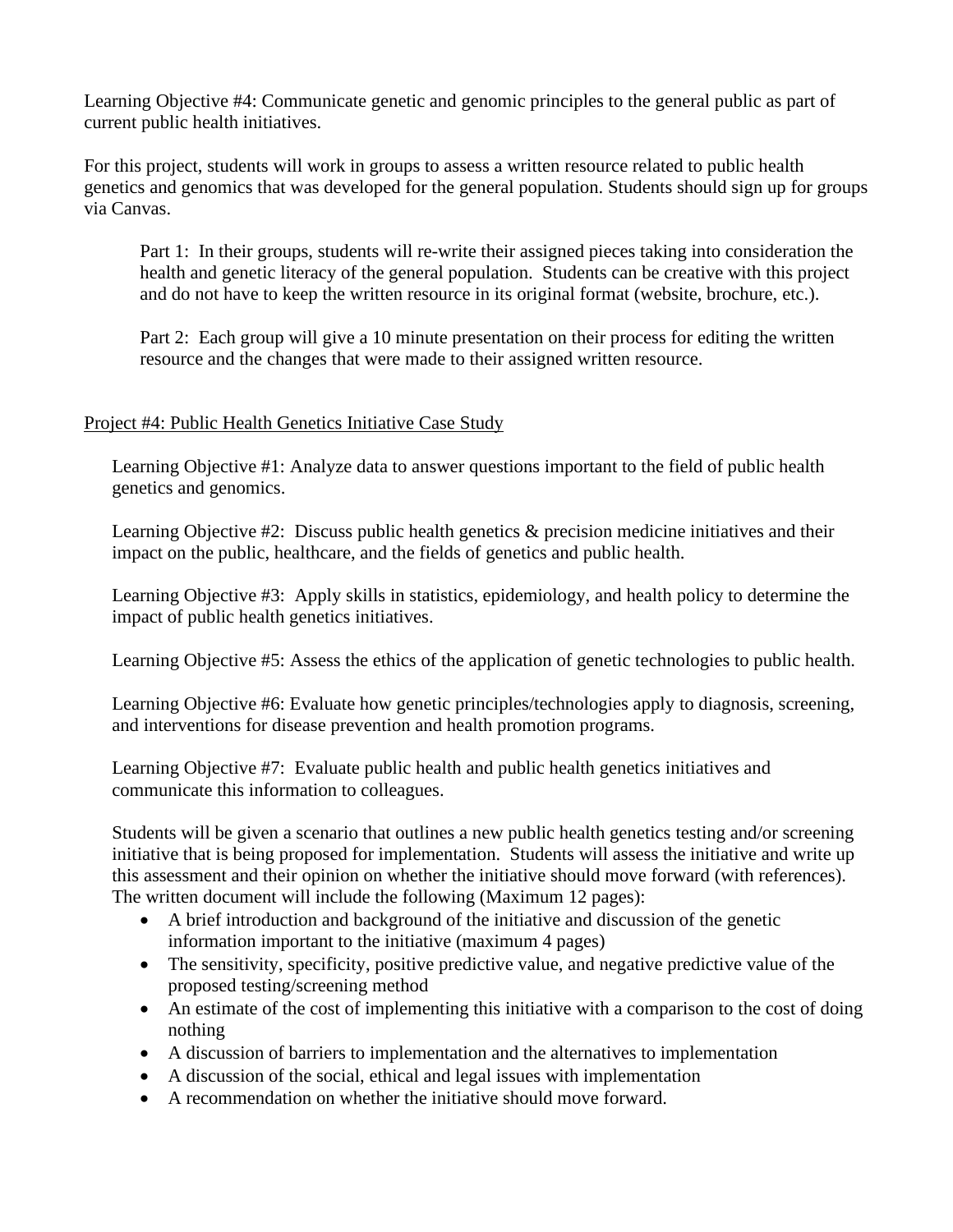Students will be asked to turn in two sections of the case study prior to the final due date to receive feedback and discuss in class. These sections must receive a satisfactory assessment prior to the due date for the final paper. These sections will be the sensitivity, specificity, PPV, NPV analysis (Number 3 in the instructions) and the cost analysis (Number 4 in the instructions).

Students working towards an A grade in the course will also turn in a paper that briefly addresses plans for return of results and program evaluation (2-4 pages).

#### **Academic Integrity:**

All students are expected to adhere to the school's standards of academic honesty. Cheating/plagiarism will not be tolerated. The Graduate School of Public Health's policy on academic integrity, which is based on the University policy, is available online in the Pitt Public Health Academic Handbook [www.publichealth.pitt.edu/home/academics/academic-requirements.](https://na01.safelinks.protection.outlook.com/?url=http%3A%2F%2Fwww.publichealth.pitt.edu%2Fhome%2Facademics%2Facademic-requirements&data=01%7C01%7CRobin.Leaf%40pitt.edu%7Cd2b682f8df1344a1488b08d5f7078713%7C9ef9f489e0a04eeb87cc3a526112fd0d%7C1&sdata=6ufA2nSlUetTPqxC3zE70WlE7mLMvNKznCNB7nQHwj0%3D&reserved=0) The policy includes obligations for faculty and students, procedures for adjudicating violations, and other critical information. Please take the time to read this policy.

# **Plagiarism**

University of Pittsburgh policy: "Integrity of the academic process requires that credit be given where credit is due. Accordingly, it is unethical to present as one's own work the ideas, representations, words of another, or to permit another to present one's own work without customary and proper acknowledgement of sources.

A student has an obligation to exhibit honesty and to respect the ethical standards of the profession in carrying out his or her academic assignments. Without limiting the application of this principle, a student may be found to have violated this obligation if he or she:\*

- Presents as one's own, for academic evaluation, the ideas, representations, or words of another person or persons without customary and proper acknowledgment of sources.
- Submits the work of another person in a manner which represents the work to be one's own." Source: *http://www.bc.pitt.edu/policies/policy/02/02-03-02.html*

Therefore, you must clearly indicate which thoughts are yours and which thoughts belong to others by citing your sources. If you are uncertain, please contact the instructor. Plagiarism detection software will be used in this course. If plagiarism is detected, you will automatically receive a grade of zero for that assignment.

# **University Writing Center**

Students are encouraged to use the University Writing Center as a resource during this writing-intensive course. The Writing Center provides a place for all University of Pittsburgh students to come to work on their writing. The Center is staffed by experienced consultants who have been trained to help others with their writing and can help you with conventional or digital projects. The services are free to all University of Pittsburgh affiliates. More information can be found here: [www.writingcenter.pitt.edu/](http://www.writingcenter.pitt.edu/)

# **Accommodation for Students with Disabilities:**

If you have a disability for which you are or may be requesting an accommodation, you are encouraged to contact both your instructor and Disability Resources and Services, 140 William Pitt Union, 412-648- 7890 as early as possible in the term.